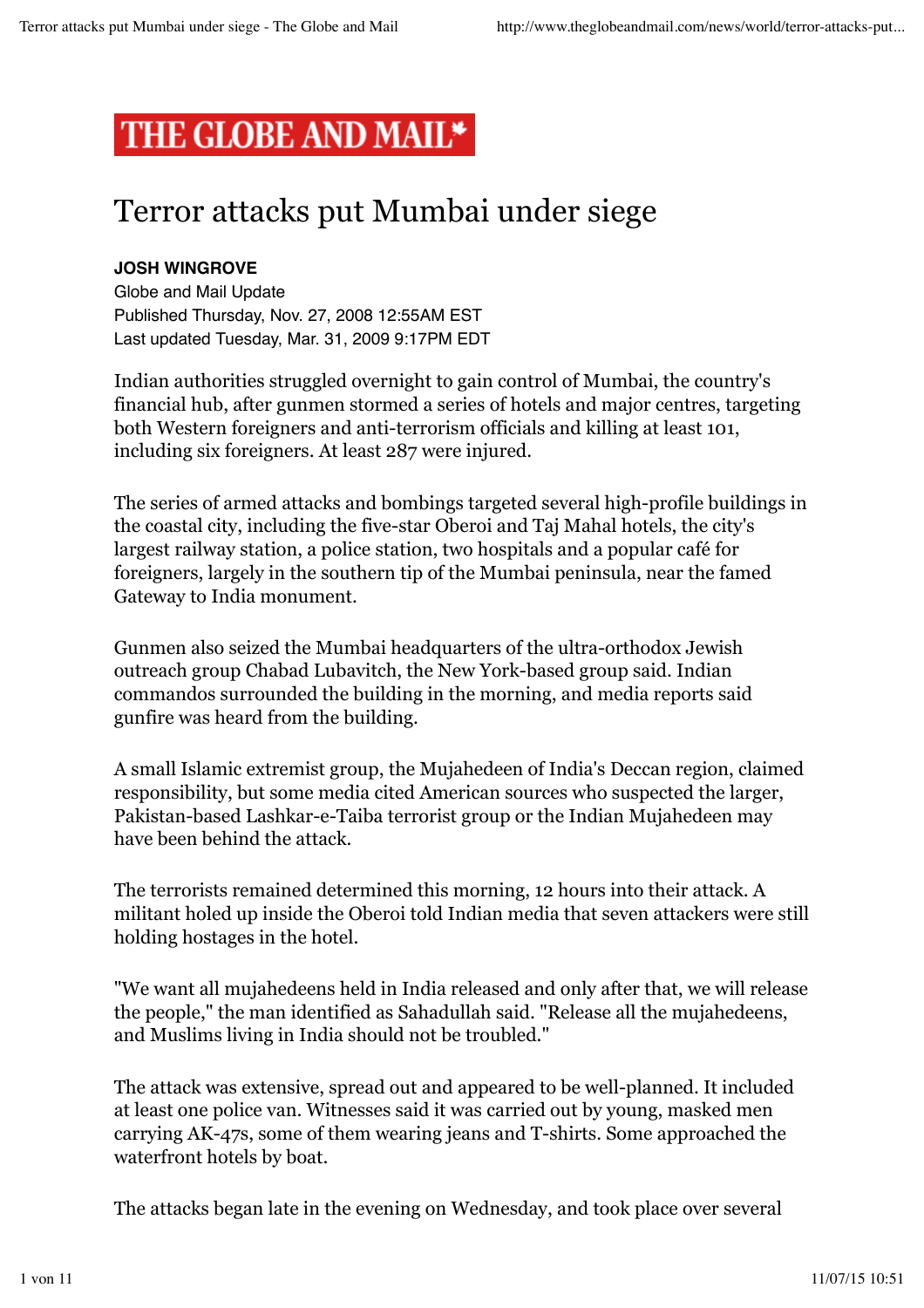hours, including a midnight bombing that lit the top floor of the five-star Taj Mahal ablaze. Guests were told to turn out the lights and wait for help throughout the night.

We have only a very tenuous grasp on what is happening so far. People are scared. The incidents being reported are so many. Gunmen are under siege at several locations but we are worried about hitting civilians," a police spokesman told The Times of London overnight.

Among the dead were the chief of the city's anti-terrorism squad, Hemant Karkare, and two other local anti-terrorism officers. About a dozen police officers in all were killed. At least nine Europeans were reported to have been admitted to hospital with gunshot wounds, while one Japanese man was shot and killed.

An Israeli rabbi and his family, who live in Mumbai, had also reportedly been taken hostage in their home. As dawn broke, police spokesman A.N. Roy told reporters that authorities hadn't brought the city under control, though four suspects had died in car crashes and two in gunfights, and nine more had been arrested.

The luxurious Taj and Oberoi hotels are popular with foreign tourists. When gunmen got inside, they sought out Britons and Americans specifically, reports indicated. Some civilians managed to flee, including a British politician, while as many as 40 were apparently still being held in the Oberoi by this morning.

"I was in the main [Taj Mahal]lobby and there was all of a sudden a lot of firing outside," Sajjad Karim, part of a delegation of European lawmakers visiting Mumbai, the former Bombay, told The Associated Press.

As he turned to get away, "all of a sudden another gunman appeared in front of us, carrying machine gun-type weapons. And he just started firing at us. … I just turned and ran in the opposite direction."

Canadian Foreign Affairs Minister Lawrence Cannon said there were no reports of Canadians injured or killed in the attacks. CTV News, citing Indian media reports, said that 10 Canadians were among those held hostage.

Canadian Manuela Testolini was staying at the Taj Mahal, but was eating at the Oberoi hotel restaurant when the attacks broke out. When she heard gunfire, she and other patrons fled with the young gunmen in pursuit.

"We ran through the kitchen, and the gunmen followed," Ms. Testolini, 32, told CNN from a cellphone while in hiding. The group of about 200 guests and 40 staff sought refuge in a dark ballroom, passing around what phones they had to call family while the battle continued outside.

"We can still hear the gunfire, we've heard a couple grenades go off," said Ms. Testolini, whose charity work brought her to Mumbai. "We're absolutely exhausted.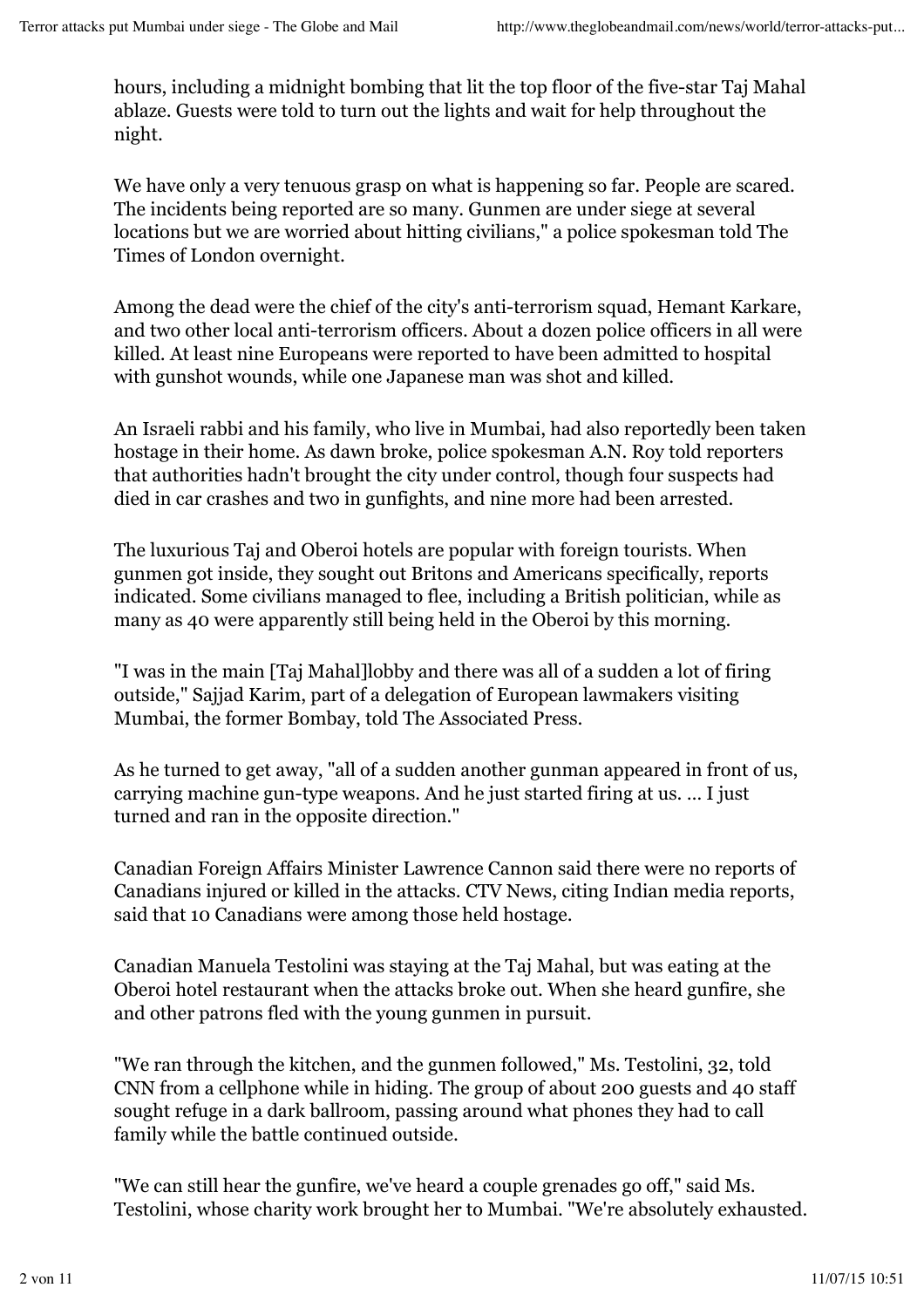This has been going on for seven hours or so."

Ms. Testolini, who'd earlier made headlines with her marriage to pop star Prince, called her mother in Toronto to say she was all right. She'd been set to fly home Thursday.

"When I saw [her hotel]on fire, I was beside myself," her mother Monica told The Globe and Mail. "I was crying. She said, 'Mom, don't cry, I'm okay.'" The son of another Canadian couple told a Vancouver radio station his parents had been staying in the Taj Mahal, but weren't hurt. His mother narrowly escaped injury.

"She went outside to get something, and then they found out there's terrorists in the hotel," her son Bobby Waliea said. "As she was pulling out of the parking lot, that's when the first bomb exploded."

The niece of a couple from Surrey, B.C., 21-year-old Indian national Jasmine Bhurji, was shot and killed while working at the Oberoi, one of the first to die in the attacks.

"She was reportedly shot by the terrorists there, and she couldn't make it to the hospital. She has passed away," her uncle, Nirbhye Singh, told The Globe. "We never thought this would happen."

Mr. Cannon did not say whether Canadians are among those who may have been taken hostage, and didn't take questions from reporters.

"Canada strongly condemns the savage terrorist attacks in Mumbai which have left hundreds of innocent civilians injured or killed. These cowardly attacks are truly appalling. On behalf of all Canadians, I extend my condolences to the families and friends of those who've lost their lives," Mr. Cannon said. "Canada stands firmly united with the Government of India in condemning these despicable acts of violence."

The attacks also brought swift condemnation from many Western governments, including those in London and Washington. No details were released on Britons or Americans who may have died.

Briton Alex Chamberlain said one gunman, a man of 22 or 23, ushered 30 or 40 people from the Oberoi restaurant into a stairway and ordered everyone to put up their hands.

"They were talking about British and Americans specifically. There was an Italian guy, who, you know, they said: 'Where are you from?' and he said he's from Italy and they said 'fine' and they left him alone. And I thought: 'Fine, they're going to shoot me if they ask me anything' - and thank God they didn't," he said.

Mr. Chamberlain, who later escaped, said the gunman spoke in Hindi or Urdu.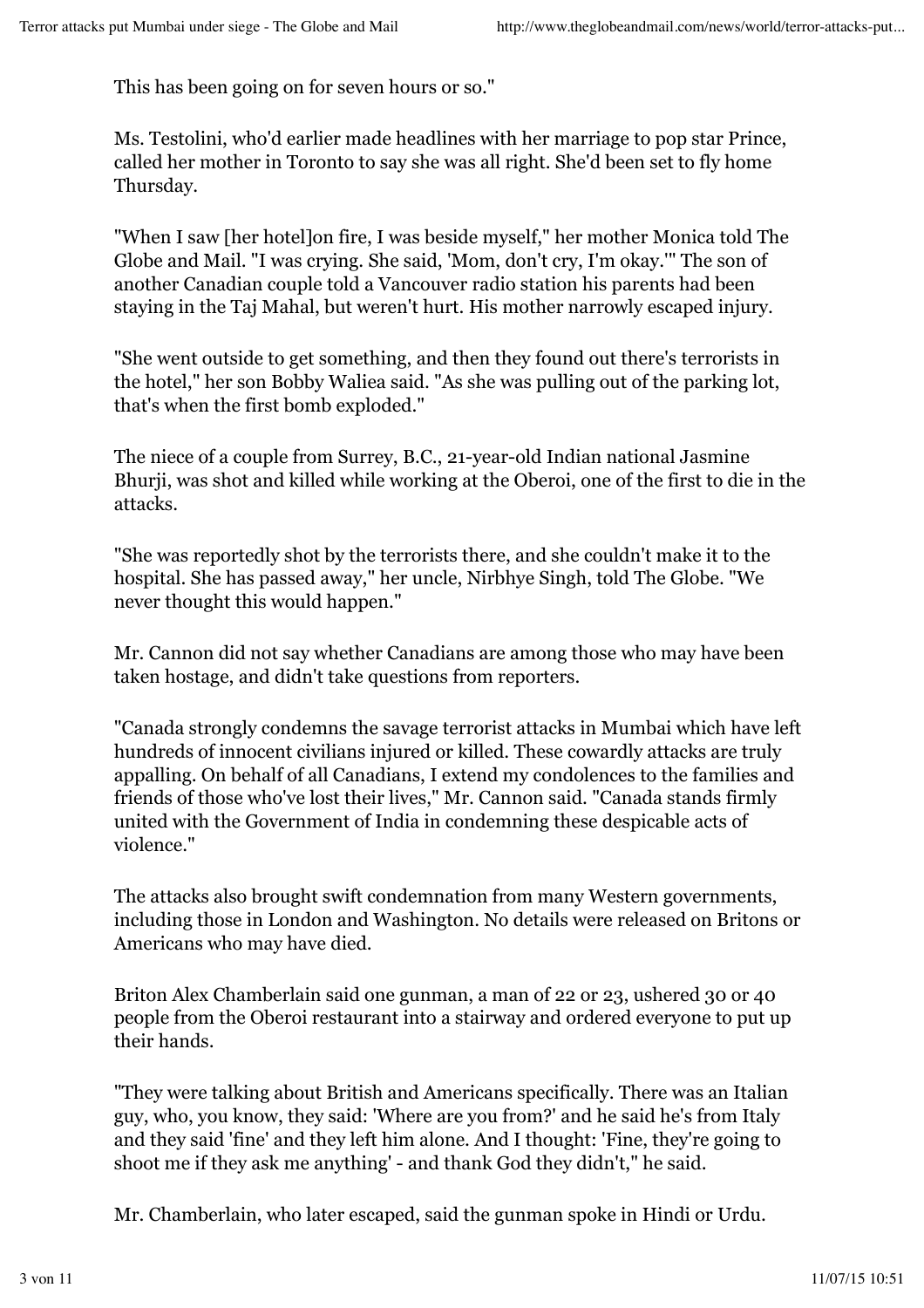Soldiers had been called into the city Thursday morning. Fresh gunfire broke out at both hotels just before 9 a.m., local time, after which a curfew was issued around the Taj, where all hostages were thought to have been released, suggesting military and police were attacking remaining terrorists inside.

About 10 a.m., black-clad soldiers stormed the Taj, while terrorists remained holed up in the Oberoi.

"We're gong to catch them dead or alive," State Home Minister R.R. Patil told reporters. "An attack on Mumbai is an attack on the rest of the country."

The Indian stock markets were closed for Thursday. The other targets of attack included the popular Café Leopold and the Chhatrapati Shivaji train station, formerly Victoria station, in which terrorists were also thought to have barricaded themselves briefly overnight.

Witness Nasim Inam's hands shook when he spoke of seeing commuters gunned down.

"They just fired randomly at people and then ran away. In seconds, people fell to the ground," he said.

None of the targeted sites are as important to Mumbai residents as the elegant Taj Mahal hotel, built in 1903 and located prominently on the water. Reports indicated it was hit by half a dozen bombs. "My heart is just breaking, watching it burn," Mumbai resident Dina Mehta, 42, told The Globe and Mail. "It's part of our heritage. It's always been there. It's something to be proud of, and we don't have very much to be proud of architecturally in the city."

Canadians of Indian descent gathered to watch for news of the attacks Wednesday night.

"This is the most daring attack that one could imagine," said Shri Gopal, 59, an Ottawa resident and past president of the India-Canada Association. "We are Canadians, but we are also Indo-Canadians. We still have relatives there. … It's shocking, actually."

Mumbai has been hit repeatedly by terror attacks since March, 1993, when Muslim underworld figures tied to Pakistani militants allegedly carried out a series of bombings on Mumbai's stock exchange, trains, hotels and gas stations. Those attacks killed 257 people and wounded more than 1,100, and were thought to have been aimed at avenging the deaths of hundreds of Muslims in religious riots that had earlier swept India.

Ten years later, in 2003, 52 people were killed in Mumbai bombings blamed on Muslim militants. In July, 2007, a series of seven bombings on trains and at commuter rail stations killed at least 187 people.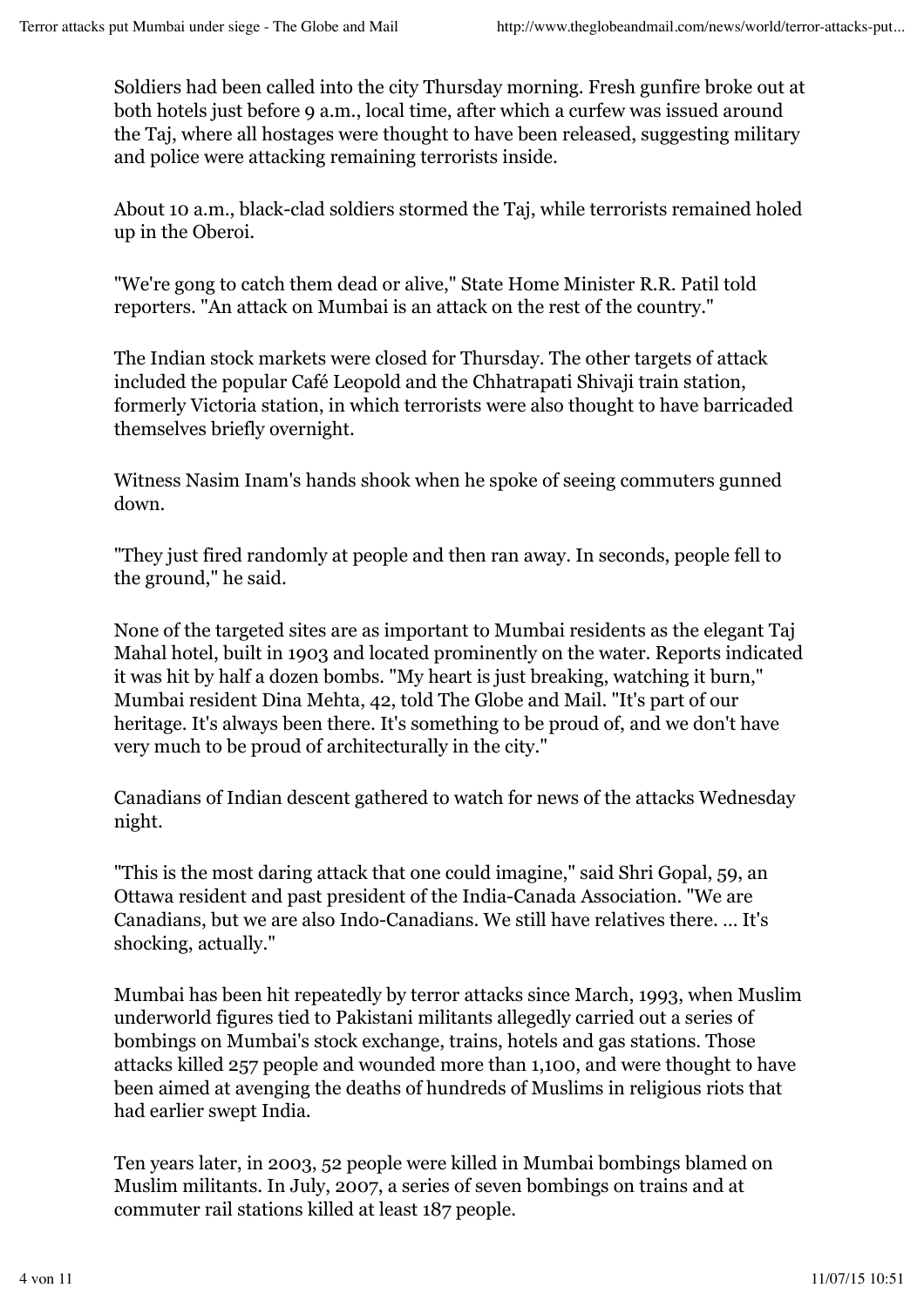Since May, a militant group calling itself the Indian Mujahedeen has taken credit for a string of blasts that killed more than 130 people.

*With reports from the Associated Press, Canadian Press, Reuters and Bill Curry in Ottawa*

View Larger Map Single page

- $\bullet$  1
- $\bullet$  2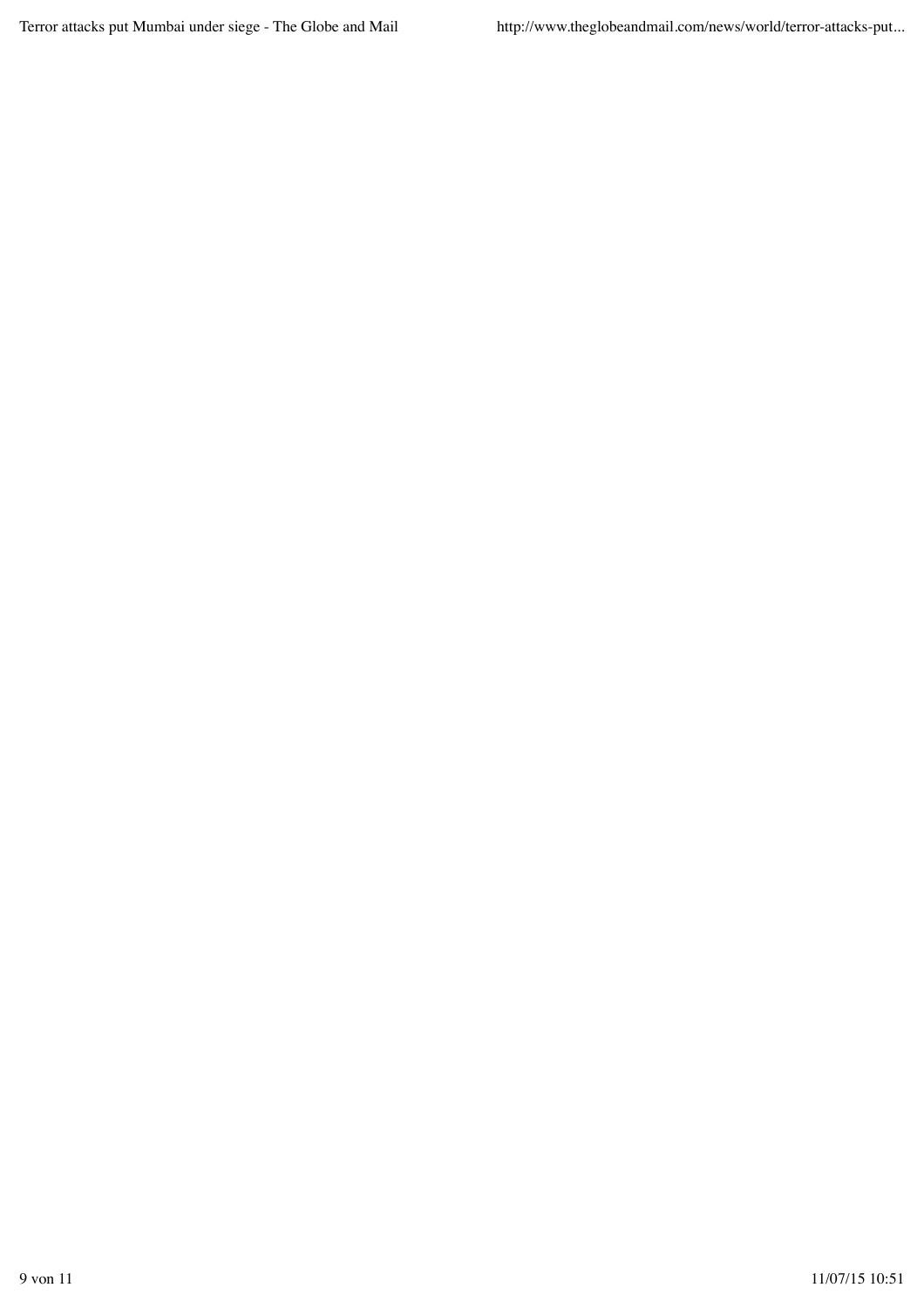## **Log in**

Don't have an account? Create one here. We did not find an account associated with the account below:

囪